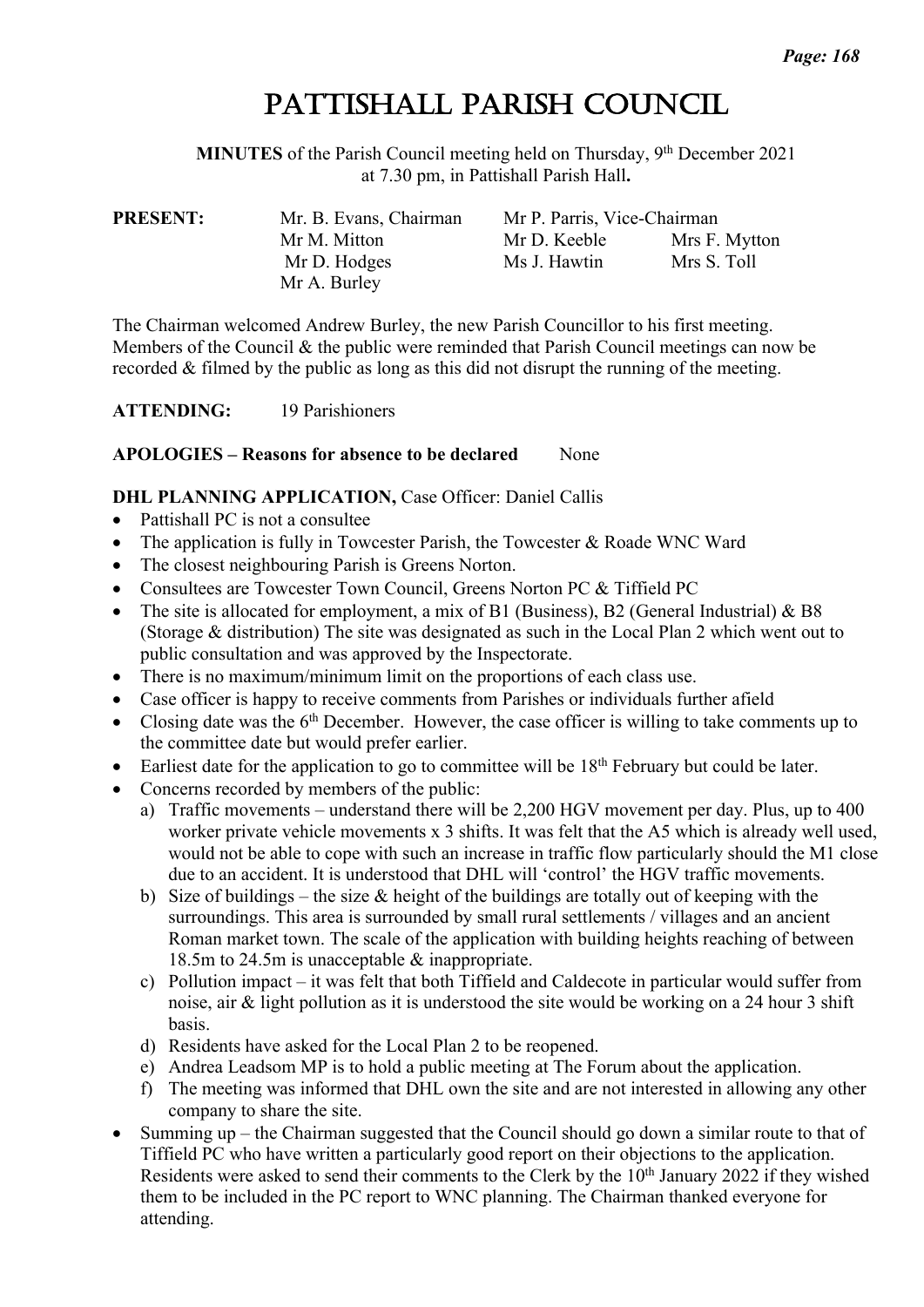### Page: 169

# **DECLARATION OF INTERESTS – Interest & nature of interest to be declared**

**J. Hawtin –** Place of work WNC / Kierwsp

**MINUTES OF PREVIOUS MEETING:** These had been previously circulated & were duly proposed, seconded, and signed by the Chairman as a true record with the understanding that the lighting programme was subject to funding and was an ongoing matter.

### **REPORTS FROM WEST NORTHANTS COUNCIL**

### **Cllr Ann Addison, Cllr Karen Cooper, Cllr Adam Brown**

- WNC Carol Service at All Saints Church, Northampton on Sunday 12<sup>th</sup> December at 4.00 pm.
- WNC draft budget out for consultation from  $12<sup>th</sup>$  December.

### **MATTERS FOR REPORT – New Items & those resulting from the previous Minutes:**

- **Casual Vacancy**
	- a) Notice received from WNC; PC can adopt candidate. A. Burley adopted & paperwork to be completed.
- **Allotment Association** B. Evans Nothing to report
- **Street Lighting**
	- a) PL80 Birds Hill hedge needs cutting back before E. ON will repair.
	- b) PL90 Little Field Close second email sent to E. ON requesting repairs
	- c) PL 94 request for repairs sent to E. ON, on  $6/12/21$
	- d) Concrete column in Bords Hill Road D. Keeble has spoken to the landowner who will cut back the hedge which is surrounding the lamp post so that E. ON is able to repair the light. Work to be undertaken in January 2022. It was suggested that the landowner should cut the hedge on an annual basis.
- **Highways – Faults & repairs report** D. Hodges
	- a) Salt/grit bins. 6 belong to highways & 7 belong to the PC.
	- b) Clerk to order more bags & have them delivered to the Chairman's address ready for distribution.
	- c) P. Parris has 2 bags which he will put into the Dalscote bin.
- **Village maintenance** donated seats
	- a) Flat packed seat not strong enough for a play area.
- **Grass Cutting** update report D. Keeble
	- a) Final cut for this season has been undertaken.
- **School Liaison** J. Hawtin
	- a) School request support for bus cost to take children to the Young Voices choir event. In 2019 the PC contributed 50%. It was agreed to support the request & donate £425.00 towards the cost of coach hire.
- **Playground Equipment** J. Hawtin
	- a) Booth Close play area is in urgent need of equipment as there are only asset of swings in the field for a growing number of children in the area.
	- b) Suggestion from J. Hawtin that a 'target' scheme is installed  $\omega$  £5150.00 including installation. The funding could come from the CIL money. This was agreed  $&$  J. Hawtin to order the equipment.
	- c) WNC no longer grant aiding Parish Councils & suggest they increase the annual precept for play equipment or seek outside grant aid.
- **Defibrillator –** S. Toll
	- a) Pads can be obtained from South Northants Community Responders
	- b) CPR & defibrillator training in Milton Malsor village hall on Friday 28<sup>th</sup> January 2022, 7–9 pm. Email Katie Spruels for a place on katie.spruels80@gmail.com, tel: 07971 839 621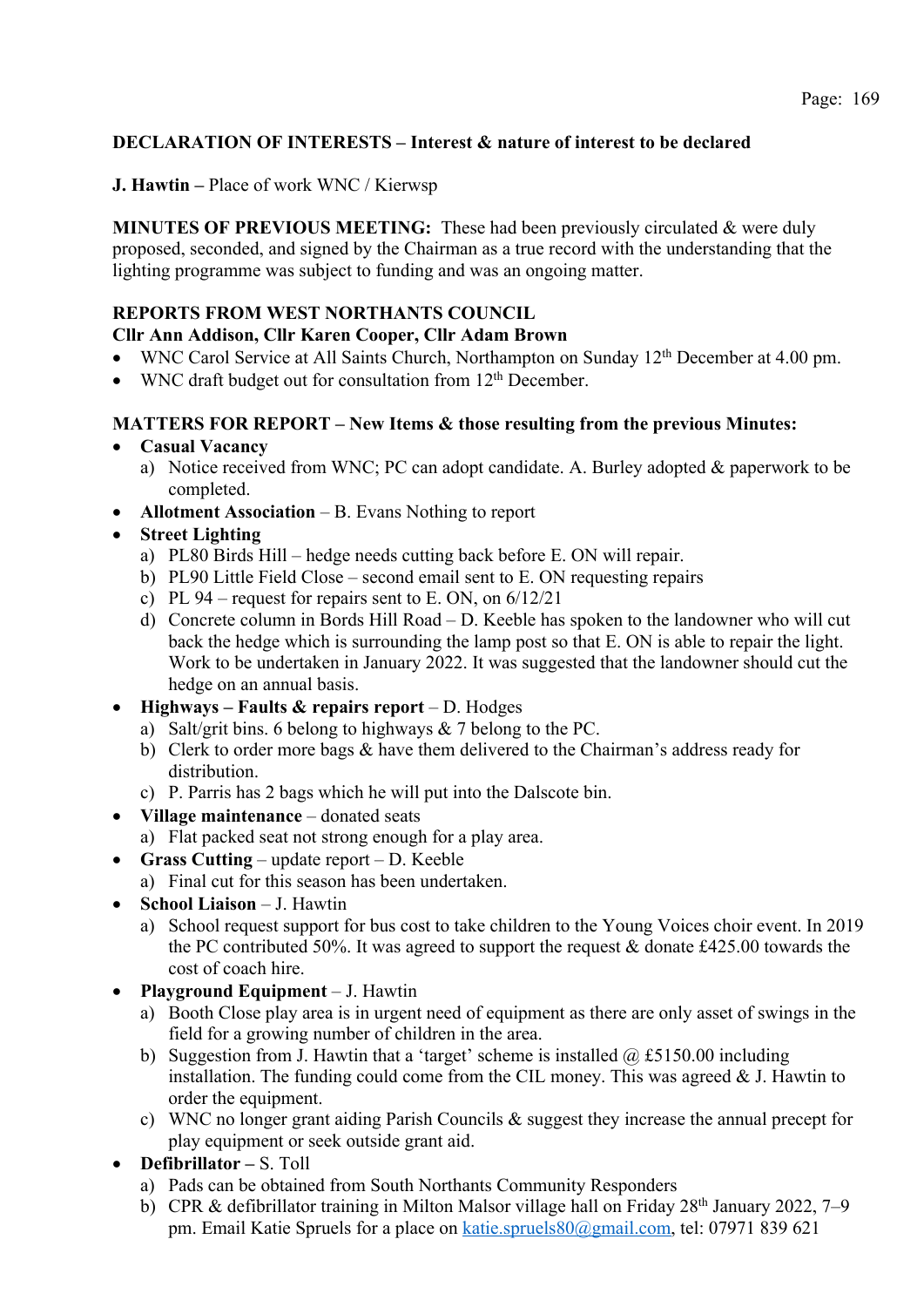- **Hedges, trees** D. Keeble
	- a) Old Burial Ground Quote to cut hedge will be received from Luke. The fence belonging to an elderly resident is a problem to be resolved. D. Keeble & P. Parris to meet with Luke.
	- b) It is suggested that a working party should assemble to help with work to be undertaken.
- **Churchyar**d P. Parris
	- a) Has been in touch with the Church Wardens regarding the stone wall which is looking in reasonable condition at present.
	- b) PC has ring fenced an annual amount for Church wall repairs.
- **Footpath Wardens** Nothing to report at present.
- **Bus Route 87** Ann Atkin
	- a) Has been in touch with Cllr Phil Larratt who is the WNC cabinet portfolio holder for Highways & busses. He is looking into continuing the bus service.
	- b) Clerk reported that she had not received a bill for the service this financial year. Finances had been budgeted for the service.
- **Neighbourhood Watch** Linda Hemming
	- a) The Police Beat Bus was in the village on the 8<sup>th</sup> December. It was parked in the Parish Hall car park and had 5 visitors. The Beat Bus is a particularly useful tool for the police.
	- b) It was suggested that in future the Beat Bus information could be put on the face book page which might attract more visitors.

### **PARISHIONERS POINTS - None**

### **PARISH HALL & PLAYING FIELDS -** Update – I. Illingworth

- a) Parish Hall The Christmas lunch went well.
- b) 2022 will be the  $75<sup>th</sup>$  anniversary
- c) Debt repayment of £500.00 reived with thanks. £1,750.00 remaining

# **CORRESPONDENCE: (Additional)**

### **Received from:**

1. Police – County Lines information – sent to all members

- **Sent to:**
- 1. Street Doctor blocked drain in Eastcote

# **PLANNING**

### **Application to be determined**

| <b>Application</b> | Location            | <b>Proposal</b>              | <b>PC Comments</b>          |
|--------------------|---------------------|------------------------------|-----------------------------|
| WNS/2021/2035/FUL  | Home Farm, Cornhill | Retrospective application    | Comments:                   |
|                    |                     | to vary an agricultural barn | PC suggests it<br>$\bullet$ |
|                    |                     |                              | should be a new             |
|                    |                     |                              | application as the          |
|                    |                     |                              | footprint is                |
|                    |                     |                              | different $&$ appears       |
|                    |                     |                              | to have moved               |
|                    |                     |                              | quite a distance.           |
|                    |                     |                              | Query if this is still      |
|                    |                     |                              | going to be a barn          |
|                    |                     |                              |                             |